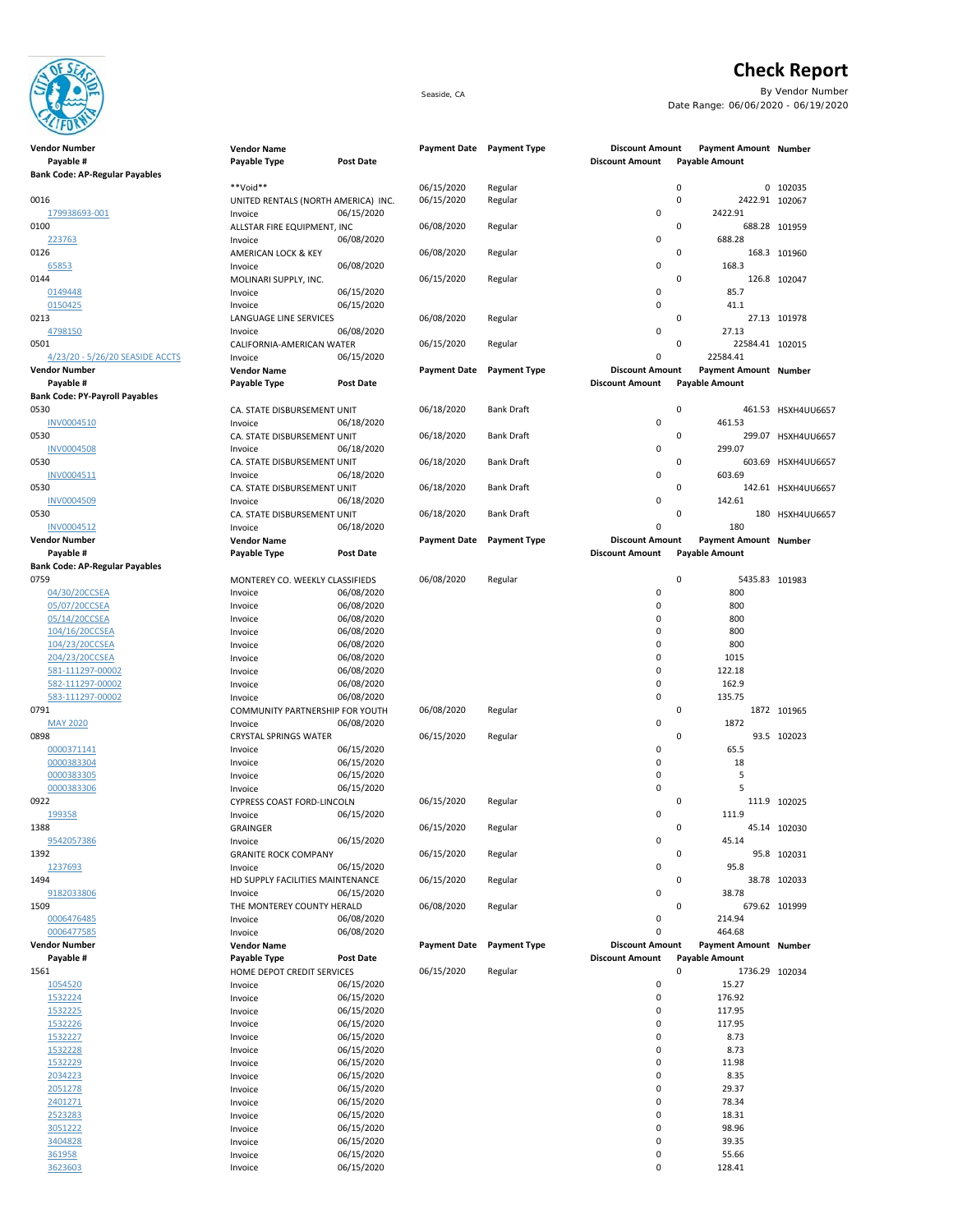| 4033446<br>4051096          |                                                              |                          |                     |                     |                        |                              |               |
|-----------------------------|--------------------------------------------------------------|--------------------------|---------------------|---------------------|------------------------|------------------------------|---------------|
|                             | Invoice                                                      | 06/15/2020               |                     |                     | 0                      | 201.81                       |               |
|                             | Invoice                                                      | 06/15/2020               |                     |                     | 0                      | 14.8                         |               |
| 4511612                     | Invoice                                                      | 06/15/2020               |                     |                     | 0                      | 13.04                        |               |
| 4545138                     | Invoice                                                      | 06/15/2020               |                     |                     | 0                      | 30.05                        |               |
| 6622581                     | Invoice                                                      | 06/15/2020               |                     |                     | 0                      | 40.21                        |               |
| 7050792                     | Invoice                                                      | 06/15/2020               |                     |                     | 0                      | 77.98                        |               |
| 7051829                     | Invoice                                                      | 06/15/2020               |                     |                     | 0                      | 13.08                        |               |
| 7065183                     | Invoice                                                      | 06/15/2020               |                     |                     | 0                      | 80.71                        |               |
| 7401990                     | Invoice                                                      | 06/15/2020               |                     |                     | 0                      | 87.19                        |               |
| 8050665                     | Invoice                                                      | 06/15/2020               |                     |                     | 0                      | 13.07                        |               |
| 8283837                     | Invoice                                                      | 06/15/2020               |                     |                     | 0                      | 130.99                       |               |
| 8532445                     | Invoice                                                      | 06/15/2020               |                     |                     | 0                      | 42.39                        |               |
| 8532446                     | Invoice                                                      | 06/15/2020               |                     |                     | 0                      | 76.69                        |               |
| 1569                        | <b>HOPE SERVICES</b>                                         |                          | 06/08/2020          | Regular             | 0                      | 3792.36 101972               |               |
| S170714                     | Invoice                                                      | 06/08/2020               |                     |                     | 0                      | 3792.36                      |               |
| 1672                        | INTERNATIONAL INSTITUTE                                      | 06/08/2020               | 06/08/2020          | Regular             | 0<br>0                 |                              | 225 101975    |
| 26410 12/2020<br>1913       | Invoice                                                      |                          |                     |                     | 0                      | 225                          | 1200 101979   |
| 1029                        | LAW ENFORCEMENT PSYCHOLOGICAL SVCS, IN 06/08/2020<br>Invoice | 06/08/2020               |                     | Regular             | 0                      | 1200                         |               |
| 2184                        | MISSION LINEN SERVICE                                        |                          | 06/15/2020          | Regular             | 0                      |                              | 82.21 102045  |
| 512602310                   | Invoice                                                      | 06/15/2020               |                     |                     | 0                      | 82.21                        |               |
| 2186                        | MISSION UNIFORM SERVICE                                      |                          | 06/08/2020          | Regular             | 0                      |                              | 143.81 101982 |
| 512525276                   | Invoice                                                      | 06/08/2020               |                     |                     | 0                      | 143.81                       |               |
| 2186                        | <b>MISSION UNIFORM SERVICE</b>                               |                          | 06/15/2020          | Regular             | 0                      | 1009.24 102046               |               |
| 512465423                   | Invoice                                                      | 06/15/2020               |                     |                     | 0                      | 422.76                       |               |
| 512487056                   | Invoice                                                      | 06/15/2020               |                     |                     | 0                      | 33.56                        |               |
| 512509135                   | Invoice                                                      | 06/12/2020               |                     |                     | 0                      | 409.11                       |               |
| 512578535                   | Invoice                                                      | 06/15/2020               |                     |                     | 0                      | 143.81                       |               |
| 2205                        | MONTEREY CO. CONVENTION & VISITOR'S BUF 06/15/2020           |                          |                     | Regular             | 0                      |                              | 4395.6 102049 |
| <b>APR 2020 TID</b>         | Invoice                                                      | 06/15/2020               |                     |                     | 0                      | 4395.6                       |               |
| 2236                        | MBS BUSINESS SYSTEMS                                         |                          | 06/08/2020          | Regular             | 0                      |                              | 453.69 101980 |
| 385162                      | Invoice                                                      | 06/08/2020               |                     |                     | 0                      | 453.69                       |               |
| 2236                        | MBS BUSINESS SYSTEMS                                         |                          | 06/15/2020          | Regular             | 0                      |                              | 209.35 102044 |
| 385464                      | Invoice                                                      | 06/15/2020               |                     |                     | 0                      | 107.36                       |               |
| 385988                      | Invoice                                                      | 06/15/2020               |                     |                     | $\mathbf 0$            | 101.99                       |               |
| <b>Vendor Number</b>        | <b>Vendor Name</b>                                           |                          | <b>Payment Date</b> | <b>Payment Type</b> | <b>Discount Amount</b> | <b>Payment Amount Number</b> |               |
| Payable #                   | Payable Type                                                 | <b>Post Date</b>         |                     |                     | <b>Discount Amount</b> | <b>Payable Amount</b>        |               |
| 2238                        | MONTEREY BAY PEST CONTROL                                    |                          | 06/15/2020          | Regular             | 0                      |                              | 162 102048    |
| 0177220                     | Invoice                                                      | 06/15/2020               |                     |                     | 0                      | 62                           |               |
| 0177222                     | Invoice                                                      | 06/15/2020               |                     |                     | 0                      | 100                          |               |
| 2273                        | MONTEREY COUNTY HEALTH DEPT                                  |                          | 06/08/2020          | Regular             | 0                      |                              | 3269 101984   |
| FA0813350                   | Invoice                                                      | 06/08/2020               |                     |                     | 0                      | 994                          |               |
| FA0815318                   | Invoice                                                      | 06/08/2020               |                     |                     | 0                      | 1281                         |               |
| FA0820274                   | Invoice                                                      | 06/08/2020               |                     |                     | 0                      | 994                          |               |
| 2273                        | MONTEREY COUNTY HEALTH DEPT                                  |                          | 06/15/2020          | Regular             | 0                      |                              | 1618 102050   |
| FA0814465.                  | Invoice                                                      |                          |                     |                     |                        |                              |               |
|                             |                                                              | 06/15/2020               |                     |                     | 0                      | 1128                         |               |
| FA0827736                   | Invoice                                                      | 06/15/2020               |                     |                     | 0                      | 490                          |               |
| 2279                        | COUNTY OF MONTEREY IT DEPT.                                  |                          | 06/15/2020          | Regular             | 0                      | 8757.76 102020               |               |
| 822 3/2020                  | Invoice                                                      | 06/15/2020               |                     |                     | 0                      | 6615.5                       |               |
| 822 4/2020                  | Invoice                                                      | 06/15/2020               |                     |                     | 0                      | 1245.5                       |               |
| 847 3/2020                  | Invoice                                                      | 06/15/2020               |                     |                     | 0                      | 448.38                       |               |
| 847 4/2020                  | Invoice                                                      | 06/15/2020               |                     |                     | 0                      | 448.38                       |               |
| 2307                        | T-MAR INC.                                                   |                          | 06/15/2020          | Regular             | 0                      |                              | 690 102066    |
| 4194                        | Invoice                                                      | 06/15/2020               |                     |                     | 0                      | 690                          |               |
| 2328                        | <b>WALLACE GROUP</b>                                         |                          | 06/08/2020          | Regular             | 0                      | 3501.25 102005               |               |
| 50418                       | Invoice                                                      | 06/08/2020               |                     |                     | 0                      | 1331.25                      |               |
| 50878                       | Invoice                                                      | 06/08/2020               |                     |                     | 0                      | 238.75                       |               |
| 50879                       | Invoice                                                      | 06/08/2020               |                     |                     | 0                      | 1931.25                      |               |
| 2338                        | MONTEREY PENINSULA WATER                                     |                          | 06/15/2020          | Regular             | 0                      | 6423.52 102052               |               |
| $4/30/20 - 5/31/20$<br>2351 | Invoice                                                      | 06/15/2020               |                     |                     | 0<br>0                 | 6423.52                      |               |
| 1-94613                     | MONTEREY TIRE SERVICE<br>Invoice                             | 06/15/2020               | 06/15/2020          | Regular             | 0                      | 235.22                       | 722.88 102053 |
| 1-94649                     | Invoice                                                      | 06/15/2020               |                     |                     | 0                      | 487.66                       |               |
| 2652                        | PACIFIC GAS & ELECTRIC                                       |                          | 06/15/2020          | Regular             | 0                      | 38386.62 102054              |               |
| 8460074755-8 5/11/20        | Invoice                                                      | 06/15/2020               |                     |                     | 0                      | 38386.62                     |               |
| 2746                        | PENINSULA POOL SERVICE                                       |                          | 06/15/2020          | Regular             | 0                      |                              | 91.96 102055  |
| 202960502                   | Invoice                                                      | 06/15/2020               |                     |                     | 0                      | 91.96                        |               |
| 2816                        | PLUG & PAY TECHNOLOGIES, INC.                                |                          | 06/15/2020          | Regular             | 0                      |                              | 30 102056     |
| <b>MAY 2020</b>             | Invoice                                                      | 06/15/2020               |                     |                     | 0                      | 15                           |               |
| <b>MAY 2020.</b>            | Invoice                                                      | 06/15/2020               |                     |                     | 0                      | 15                           |               |
| <b>Vendor Number</b>        | <b>Vendor Name</b>                                           |                          | <b>Payment Date</b> | <b>Payment Type</b> | <b>Discount Amount</b> | <b>Payment Amount Number</b> |               |
| Payable #                   | Payable Type                                                 | <b>Post Date</b>         |                     |                     | <b>Discount Amount</b> | <b>Payable Amount</b>        |               |
| 2849                        | PREMIUM AUTO PARTS, INC.                                     |                          | 06/15/2020          | Regular             | 0                      |                              | 760.12 102057 |
| 7474-183487                 | Invoice                                                      | 06/15/2020               |                     |                     | 0                      | 3.22                         |               |
| 7474-183677                 | Invoice                                                      | 06/15/2020               |                     |                     | 0                      | 9.37                         |               |
| 7474-184380                 | Invoice                                                      | 06/15/2020               |                     |                     | 0                      | 62.26                        |               |
| 7474-184441                 | Invoice                                                      | 06/15/2020               |                     |                     | 0                      | 21.83                        |               |
| 7474-184489                 | Invoice                                                      | 06/15/2020               |                     |                     | 0                      | 246.77                       |               |
| 7474-184495                 | Invoice                                                      | 06/15/2020               |                     |                     | $\Omega$               | 52.3                         |               |
| 7474-184515                 | Invoice                                                      | 06/15/2020               |                     |                     | 0                      | 4.81                         |               |
| 7474-184522                 | Invoice                                                      | 06/15/2020               |                     |                     | 0                      | 65.54                        |               |
| 7474-184561                 | Invoice                                                      | 06/15/2020               |                     |                     | 0                      | 158.41                       |               |
| 7474-184588                 | Invoice                                                      | 06/15/2020               |                     |                     | 0                      | 107.9                        |               |
| 7474-184628<br>7474-184651  | Invoice<br>Invoice                                           | 06/15/2020<br>06/15/2020 |                     |                     | 0<br>0                 | 10.91<br>2.56                |               |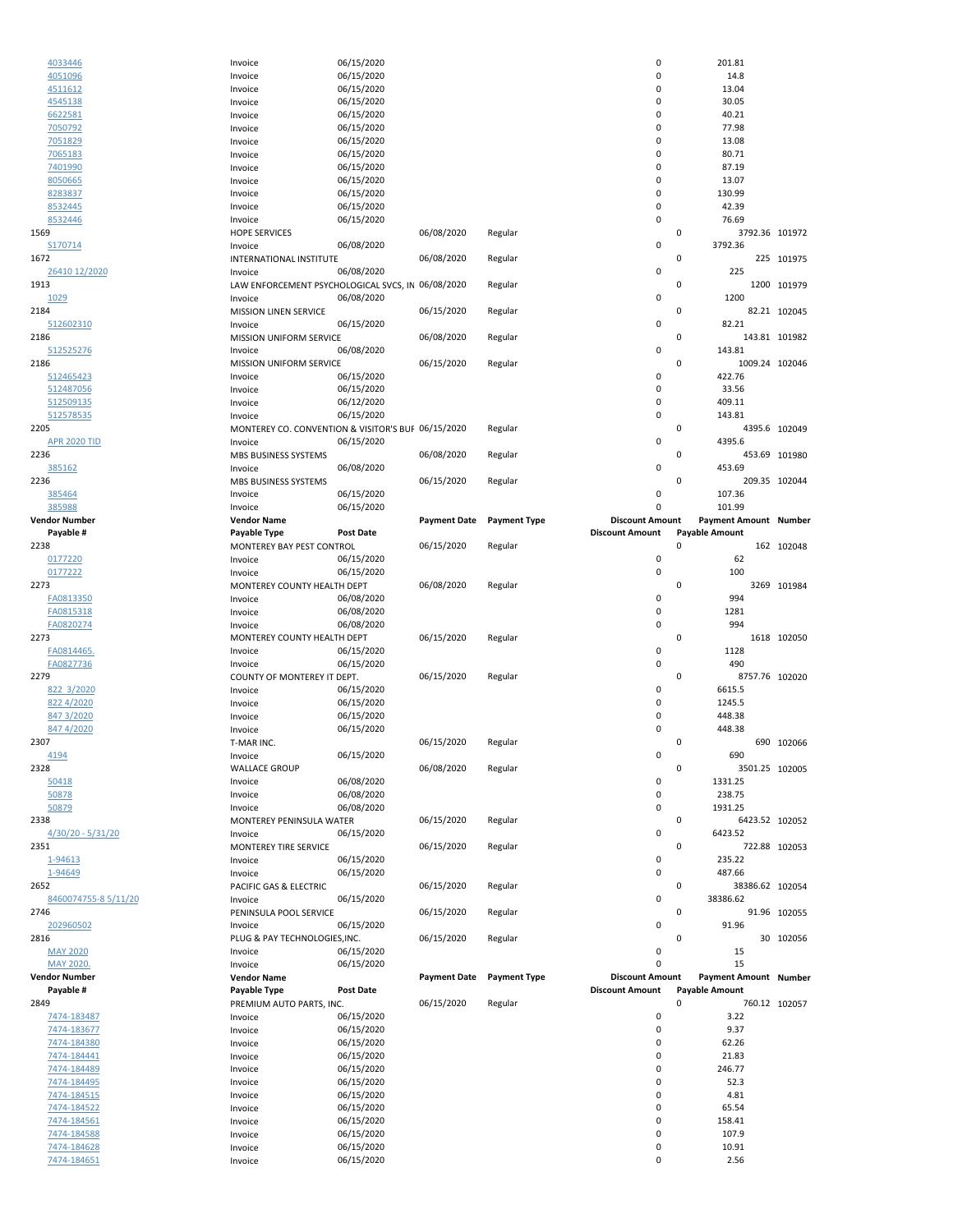| 7474-184691                           | Invoice                                             | 06/15/2020 |                     |                           | 0                      | 12.73                        |                      |
|---------------------------------------|-----------------------------------------------------|------------|---------------------|---------------------------|------------------------|------------------------------|----------------------|
| 7474-184739                           | Invoice                                             | 06/15/2020 |                     |                           | 0                      | 1.51                         |                      |
| <b>Vendor Number</b>                  | <b>Vendor Name</b>                                  |            |                     | Payment Date Payment Type | <b>Discount Amount</b> | Payment Amount Number        |                      |
| Payable #                             | Payable Type                                        | Post Date  |                     |                           | <b>Discount Amount</b> | <b>Payable Amount</b>        |                      |
| <b>Bank Code: PY-Payroll Payables</b> |                                                     |            |                     |                           |                        |                              |                      |
| 2877                                  | PUBLIC EMPLOYEES' RETIREMENT SYSTEM                 |            | 06/11/2020          | <b>Bank Draft</b>         | 0                      |                              | 0.06 1001578758      |
| DM0000489                             | Debit Memo                                          | 06/11/2020 |                     |                           | 0                      | 0.06                         |                      |
| 2877                                  | PUBLIC EMPLOYEES' RETIREMENT SYSTEM                 |            | 06/11/2020          | <b>Bank Draft</b>         | 0                      |                              | 127061.52 1001578758 |
| <b>INV0004432</b>                     | Invoice                                             | 05/21/2020 |                     |                           | 0                      | 127061.52                    |                      |
| 2877                                  | PUBLIC EMPLOYEES' RETIREMENT SYSTEM                 |            | 06/11/2020          | <b>Bank Draft</b>         | 0                      |                              | -11.56 1001578758    |
| CM0000424                             | Credit Memo                                         | 06/11/2020 |                     |                           | 0                      | $-11.56$                     |                      |
| 2877                                  | PUBLIC EMPLOYEES' RETIREMENT SYSTEM                 |            | 06/11/2020          | <b>Bank Draft</b>         | 0                      |                              | 8.82 1001578758      |
| DM0000488                             | Debit Memo                                          | 06/11/2020 |                     |                           | 0                      | 8.82                         |                      |
| <b>Vendor Number</b>                  | <b>Vendor Name</b>                                  |            | <b>Payment Date</b> | <b>Payment Type</b>       | <b>Discount Amount</b> | <b>Payment Amount Number</b> |                      |
| Payable #                             | Payable Type                                        | Post Date  |                     |                           | <b>Discount Amount</b> | <b>Payable Amount</b>        |                      |
| <b>Bank Code: AP-Regular Payables</b> |                                                     |            |                     |                           |                        |                              |                      |
| 2888                                  | PURE H20 INC.                                       |            | 06/15/2020          | Regular                   | 0                      |                              | 65.54 102058         |
| 12939                                 | Invoice                                             | 06/15/2020 |                     |                           | 0                      | 65.54                        |                      |
| <b>Vendor Number</b>                  | <b>Vendor Name</b>                                  |            | <b>Payment Date</b> | <b>Payment Type</b>       | <b>Discount Amount</b> | Payment Amount Number        |                      |
| Payable #                             | Payable Type                                        | Post Date  |                     |                           | <b>Discount Amount</b> | <b>Payable Amount</b>        |                      |
| <b>Bank Code: PY-Payroll Payables</b> |                                                     |            |                     |                           |                        |                              |                      |
| 3138                                  | SEASIDE EMPLOYEES ASSN                              |            | 06/18/2020          | <b>Bank Draft</b>         | 0                      | 180                          | a284c15958           |
| <b>INV0004446</b>                     | Invoice                                             | 06/04/2020 |                     |                           | 0                      | 180                          |                      |
| 3138                                  | SEASIDE EMPLOYEES ASSN                              |            | 06/18/2020          | <b>Bank Draft</b>         | 0                      | 185                          | a284c15958           |
| INV0004495                            | Invoice                                             | 06/18/2020 |                     |                           | 0                      | 185                          |                      |
| 3153                                  | SEASIDE MANAGEMENT ASSN                             |            | 06/18/2020          | <b>Bank Draft</b>         | 0                      |                              | 30 a284c15958        |
| <b>INV0004498</b>                     | Invoice                                             | 06/18/2020 |                     |                           | 0                      | 30                           |                      |
| 3153                                  | SEASIDE MANAGEMENT ASSN                             |            | 06/18/2020          | <b>Bank Draft</b>         | 0                      |                              | 30 a284c15958        |
| <b>INV0004449</b>                     | Invoice                                             | 06/04/2020 |                     |                           | 0                      | 30                           |                      |
| <b>Vendor Number</b>                  | <b>Vendor Name</b>                                  |            | <b>Payment Date</b> | <b>Payment Type</b>       | <b>Discount Amount</b> | <b>Payment Amount Number</b> |                      |
| Payable #                             | Payable Type                                        | Post Date  |                     |                           | <b>Discount Amount</b> | <b>Payable Amount</b>        |                      |
| <b>Bank Code: AP-Regular Payables</b> |                                                     |            |                     |                           |                        |                              |                      |
| 3211                                  | SHERWIN-WILLIAMS CO.                                |            | 06/15/2020          | Regular                   | 0                      |                              | 252.3 102061         |
| 6083-1                                | Invoice                                             | 06/15/2020 |                     |                           | 0                      | 66.08                        |                      |
| 6100-3                                | Invoice                                             | 06/15/2020 |                     |                           | 0                      | 186.22                       |                      |
| 3290                                  | SOCIETY FOR THE PREVENTION OF CRUELTY TC 06/08/2020 |            |                     | Regular                   | 0                      | 2326.91 101995               |                      |
| $4 - 20$                              | Invoice                                             | 06/08/2020 |                     |                           | 0                      | 2326.91                      |                      |
| 3307                                  | SAME DAY SHRED                                      |            | 06/08/2020          | Regular                   | 0                      |                              | 45 101994            |
| 40178                                 | Invoice                                             | 06/08/2020 |                     |                           | 0                      | 45                           |                      |
| 3319                                  | STAPLES ADVANTAGE                                   |            | 06/08/2020          | Regular                   | 0                      |                              | 264.77 101997        |
| 3447412162                            | Invoice                                             | 06/08/2020 |                     |                           | $\Omega$               | 264.77                       |                      |
| <b>Vendor Number</b>                  | <b>Vendor Name</b>                                  |            | <b>Payment Date</b> | <b>Payment Type</b>       | <b>Discount Amount</b> | Payment Amount Number        |                      |
| Payable #                             | Payable Type                                        | Post Date  |                     |                           | <b>Discount Amount</b> | <b>Payable Amount</b>        |                      |
| <b>Bank Code: PY-Payroll Payables</b> |                                                     |            |                     |                           |                        |                              |                      |
| 3560                                  | UNITED WAY OF MONTEREY PENINSULA                    |            | 06/18/2020          | Regular                   | 0                      |                              | 66 19135             |
| INV0004451                            | Invoice                                             | 06/04/2020 |                     |                           | 0                      | 33                           |                      |
| <b>INV0004500</b>                     | Invoice                                             | 06/18/2020 |                     |                           | 0                      | 33                           |                      |
| <b>Vendor Number</b>                  | <b>Vendor Name</b>                                  |            | <b>Payment Date</b> | <b>Payment Type</b>       | <b>Discount Amount</b> | Payment Amount Number        |                      |
| Payable #                             | Payable Type                                        | Post Date  |                     |                           | <b>Discount Amount</b> | <b>Payable Amount</b>        |                      |
| <b>Bank Code: AP-Regular Payables</b> |                                                     |            |                     |                           |                        |                              |                      |
| 3595                                  | VAPOR CLEANERS, INC.                                |            | 06/08/2020          | Regular                   | 0                      |                              | 35.7 102003          |
| 05-010905                             | Invoice                                             | 06/08/2020 |                     |                           | $\Omega$               | 35.7                         |                      |
| 3785                                  | ZAP MANUFACTURING INC.                              |            | 06/15/2020          | Regular                   | 0                      | 3288.63 102072               |                      |
| 3660                                  | Invoice                                             | 06/15/2020 |                     |                           | 0                      | 3288.63                      |                      |
| 3883                                  | FELIPE DE JESUS OLVERA                              |            | 06/08/2020          | Regular                   | 0                      |                              | 8800 101971          |
| 2343                                  | Invoice                                             | 06/08/2020 |                     |                           | 0                      | 4400                         |                      |
| 2345                                  | Invoice                                             | 06/08/2020 |                     |                           | 0                      | 2200                         |                      |
| 2346                                  | Invoice                                             | 06/08/2020 |                     |                           | 0                      | 2200                         |                      |
| 4062                                  | A AND R PLUMBING, INC.                              |            | 06/15/2020          | Regular                   | 0                      |                              | 145 102009           |
| 133504                                | Invoice                                             | 06/15/2020 |                     |                           | 0                      | 145                          |                      |
| 4422                                  | LEHR AUTO ELECTRIC                                  |            | 06/15/2020          | Regular                   | 0                      |                              | 550.8 102041         |
| SI46550                               | Invoice                                             | 06/15/2020 |                     |                           | 0                      | 550.8                        |                      |
| 4452                                  | RYAN L. RIDER                                       |            | 06/08/2020          | Regular                   | 0                      |                              | 10000 101992         |
| 0005                                  | Invoice                                             | 06/08/2020 |                     |                           | 0                      | 10000                        |                      |
| 4487                                  | PACIFIC TELEMANAGEMENT SERVICES                     |            | 06/08/2020          | Regular                   | 0                      |                              | 103 101989           |
| 2044640                               | Invoice                                             | 06/08/2020 |                     |                           | 0                      | 103                          |                      |
| 4560                                  | CONTE'S GENERATOR SERVICE                           |            | 06/15/2020          | Regular                   | 0                      |                              | 2400 102017          |
| 83461                                 | Invoice                                             | 06/15/2020 |                     |                           | 0                      | 1200                         |                      |
| 83540                                 | Invoice                                             | 06/15/2020 |                     |                           | 0                      | 1200                         |                      |
| 4838                                  | CORPORATE RISK HOLDINGS III, INC.                   |            | 06/15/2020          | Regular                   | 0                      |                              | 109.4 102019         |
| P0965134                              | Invoice                                             | 06/15/2020 |                     |                           | 0                      | 109.4                        |                      |
| <b>Vendor Number</b>                  | <b>Vendor Name</b>                                  |            | <b>Payment Date</b> | <b>Payment Type</b>       | <b>Discount Amount</b> | Payment Amount Number        |                      |
| Payable #                             | Payable Type                                        | Post Date  |                     |                           | <b>Discount Amount</b> | <b>Payable Amount</b>        |                      |
| <b>Bank Code: PY-Payroll Payables</b> |                                                     |            |                     |                           |                        |                              |                      |
| 4920                                  | ICMA RETIREMENT TRUST-457                           |            | 06/19/2020          | <b>Bank Draft</b>         | 0                      |                              | 757.95 d3c4927b14    |
| INV0004517                            | Invoice                                             | 06/18/2020 |                     |                           | 0                      | 757.95                       |                      |
| 4920                                  | ICMA RETIREMENT TRUST-457                           |            | 06/19/2020          | <b>Bank Draft</b>         | 0                      |                              | 36217.31 d3c4927b14  |
| INV0004519                            | Invoice                                             | 06/18/2020 |                     |                           | 0                      | 36217.31                     |                      |
| <b>Vendor Number</b>                  | <b>Vendor Name</b>                                  |            | <b>Payment Date</b> | <b>Payment Type</b>       | <b>Discount Amount</b> | Payment Amount Number        |                      |
| Payable #                             | Payable Type                                        | Post Date  |                     |                           | <b>Discount Amount</b> | <b>Payable Amount</b>        |                      |
| <b>Bank Code: AP-Regular Payables</b> |                                                     |            |                     |                           |                        |                              |                      |
| 5038                                  | THE VILLAGE PROJECT, INC.                           |            | 06/08/2020          | Regular                   | 0                      | 1034.34 102000               |                      |
| <b>APR 2020</b>                       | Invoice                                             | 06/08/2020 |                     |                           | 0                      | 1034.34                      |                      |
| <b>Vendor Number</b>                  | <b>Vendor Name</b>                                  |            | <b>Payment Date</b> | <b>Payment Type</b>       | <b>Discount Amount</b> | Payment Amount Number        |                      |
|                                       |                                                     |            |                     |                           |                        |                              |                      |
| Payable #                             | Payable Type                                        | Post Date  |                     |                           | <b>Discount Amount</b> | <b>Payable Amount</b>        |                      |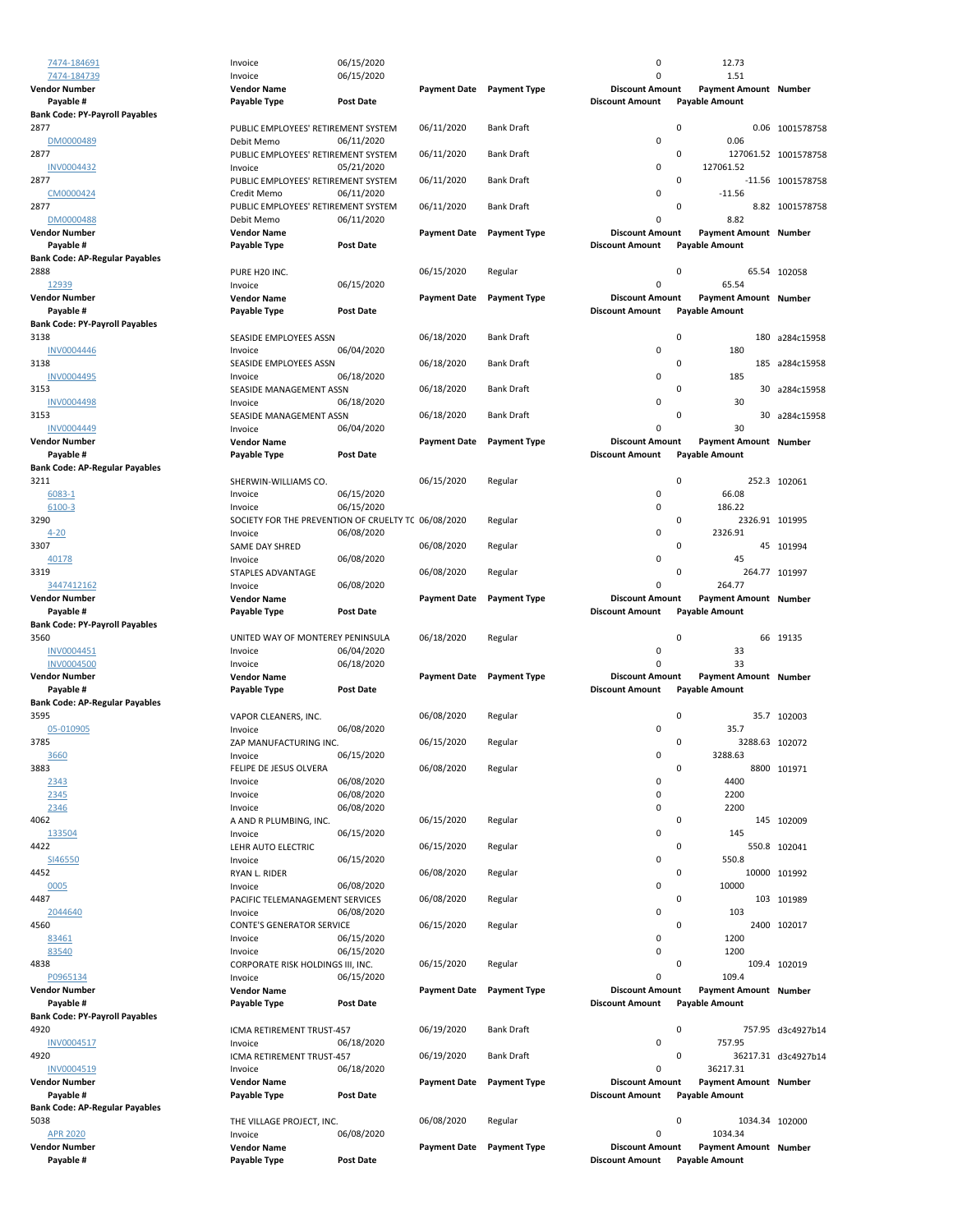| <b>Bank Code: PY-Payroll Payables</b> |                                            |                  |                     |                           |                        |   |                       |                          |
|---------------------------------------|--------------------------------------------|------------------|---------------------|---------------------------|------------------------|---|-----------------------|--------------------------|
| 5144                                  | STATE OF CALIFORNIA                        |                  | 06/19/2020          | <b>Bank Draft</b>         |                        | 0 |                       | 28710.04 1-573-643-808   |
| <b>INV0004522</b>                     | Invoice                                    | 06/18/2020       |                     |                           | 0                      |   | 28710.04              |                          |
| 5144                                  | STATE OF CALIFORNIA                        |                  | 06/19/2020          | <b>Bank Draft</b>         |                        | 0 |                       | -35.35 1-573-643-808     |
| CM0000427                             | Credit Memo                                | 06/11/2020       |                     |                           | 0                      |   | $-35.35$              |                          |
| <b>Vendor Number</b>                  | <b>Vendor Name</b>                         |                  | <b>Payment Date</b> | <b>Payment Type</b>       | <b>Discount Amount</b> |   | Payment Amount Number |                          |
| Payable #                             | Payable Type                               | <b>Post Date</b> |                     |                           | <b>Discount Amount</b> |   | <b>Payable Amount</b> |                          |
| <b>Bank Code: AP-Regular Payables</b> |                                            |                  |                     |                           |                        |   |                       |                          |
| 5198                                  | <b>GOLDEN STATE PORTABLES</b>              |                  | 06/15/2020          | Regular                   |                        | 0 | 1237.62 102029        |                          |
| 42857                                 | Invoice                                    | 06/15/2020       |                     |                           | 0                      |   | 553.63                |                          |
| 42958                                 | Invoice                                    | 06/15/2020       |                     |                           | 0                      |   | 553.63                |                          |
| 42959                                 | Invoice                                    | 06/15/2020       |                     |                           | $\Omega$               |   | 130.36                |                          |
| <b>Vendor Number</b>                  | <b>Vendor Name</b>                         |                  | <b>Payment Date</b> | <b>Payment Type</b>       | <b>Discount Amount</b> |   | Payment Amount Number |                          |
| Payable #                             | Payable Type                               | <b>Post Date</b> |                     |                           | <b>Discount Amount</b> |   | <b>Payable Amount</b> |                          |
| <b>Bank Code: PY-Payroll Payables</b> |                                            |                  |                     |                           |                        |   |                       |                          |
| 5264                                  | RABOBANK, N.A.                             |                  | 06/19/2020          | <b>Bank Draft</b>         |                        | 0 |                       | 75159.48 270057172168657 |
| <b>INV0004523</b>                     | Invoice                                    | 06/18/2020       |                     |                           | 0                      |   | 75159.48              |                          |
| 5264                                  | RABOBANK, N.A.                             |                  | 06/19/2020          | <b>Bank Draft</b>         |                        | 0 |                       | 18091.62 270057172168657 |
| <b>INV0004524</b>                     | Invoice                                    | 06/18/2020       |                     |                           | 0                      |   | 18091.62              |                          |
| 5264                                  | RABOBANK, N.A.                             |                  | 06/19/2020          | <b>Bank Draft</b>         |                        | 0 |                       | 7.72 270057172168657     |
| <b>INV0004525</b>                     | Invoice                                    | 06/08/2020       |                     |                           | 0                      |   | 7.72                  |                          |
| 5264                                  | RABOBANK, N.A.                             |                  | 06/19/2020          | <b>Bank Draft</b>         |                        | 0 |                       | -72.72 270057172168657   |
| CM0000428                             | Credit Memo                                | 06/11/2020       |                     |                           | 0                      |   | $-72.72$              |                          |
| 5264                                  | RABOBANK, N.A.                             |                  | 06/19/2020          | <b>Bank Draft</b>         |                        | 0 |                       | -7.52 270057172168657    |
| CM0000429                             | Credit Memo                                | 06/11/2020       |                     |                           | 0                      |   | $-7.52$               |                          |
| 5266                                  | INTL ASSOC OF FIREFIGHTER                  |                  | 06/18/2020          | <b>Bank Draft</b>         |                        | 0 |                       | 1260 a284c15958          |
| <b>INV0004496</b>                     | Invoice                                    | 06/18/2020       |                     |                           | 0                      |   | 1260                  |                          |
| 5266                                  | INTL ASSOC OF FIREFIGHTER                  |                  | 06/18/2020          | <b>Bank Draft</b>         |                        | 0 |                       | 1320 a284c15958          |
| <b>INV0004447</b>                     | Invoice                                    | 06/04/2020       |                     |                           | 0                      |   | 1320                  |                          |
| 5267                                  | <b>SEASIDE POLICE</b>                      |                  | 06/18/2020          | <b>Bank Draft</b>         |                        | 0 |                       | 2257.5 a284c15958        |
| <b>INV0004448</b>                     | Invoice                                    | 06/04/2020       |                     |                           | 0                      |   | 2257.5                |                          |
| 5267                                  | <b>SEASIDE POLICE</b>                      |                  | 06/18/2020          | <b>Bank Draft</b>         |                        | 0 |                       | 2205 a284c15958          |
| <b>INV0004497</b>                     | Invoice                                    | 06/18/2020       |                     |                           | 0                      |   | 2205                  |                          |
| 5462                                  | LABORERS NATIONAL PENSION                  |                  | 06/18/2020          | Regular                   |                        | 0 |                       | 8640 19133               |
| INV0004467                            | Invoice                                    | 06/04/2020       |                     |                           | 0                      |   | 4032                  |                          |
| <b>INV0004468</b>                     | Invoice                                    | 06/04/2020       |                     |                           | 0                      |   | 288                   |                          |
| INV0004515                            | Invoice                                    | 06/18/2020       |                     |                           | 0                      |   | 4032                  |                          |
| <b>INV0004516</b>                     | Invoice                                    | 06/18/2020       |                     |                           | $\Omega$               |   | 288                   |                          |
| <b>Vendor Number</b>                  | <b>Vendor Name</b>                         |                  | <b>Payment Date</b> | <b>Payment Type</b>       | <b>Discount Amount</b> |   | Payment Amount Number |                          |
| Payable #                             | Payable Type                               | <b>Post Date</b> |                     |                           | <b>Discount Amount</b> |   | <b>Payable Amount</b> |                          |
| <b>Bank Code: AP-Regular Payables</b> |                                            |                  |                     |                           |                        |   |                       |                          |
| 5475                                  | TERRYBERRY                                 |                  | 06/15/2020          | Regular                   |                        | 0 |                       | 719.14 102064            |
|                                       |                                            |                  |                     |                           |                        |   |                       |                          |
| H41834                                | Invoice                                    | 06/15/2020       |                     |                           | 0                      |   | 488.18                |                          |
| H46808                                | Invoice                                    | 06/15/2020       |                     |                           | 0                      |   | 230.96                |                          |
| 5523                                  |                                            |                  | 06/08/2020          | Regular                   |                        | 0 | 266.25 101958         |                          |
| 14444                                 | ADVANCE WATER ENGINEERING, INC.<br>Invoice | 06/08/2020       |                     |                           | 0                      |   | 266.25                |                          |
| <b>Vendor Number</b>                  | <b>Vendor Name</b>                         |                  | <b>Payment Date</b> | <b>Payment Type</b>       | <b>Discount Amount</b> |   | Payment Amount Number |                          |
| Payable #                             | Payable Type                               | <b>Post Date</b> |                     |                           | <b>Discount Amount</b> |   | <b>Payable Amount</b> |                          |
| <b>Bank Code: PY-Payroll Payables</b> |                                            |                  |                     |                           |                        |   |                       |                          |
| 5705                                  | PUBLIC AGENCY RETIREMENT SERVICES          |                  | 06/17/2020          | <b>Bank Draft</b>         |                        | 0 |                       | 428.19 582488d912        |
| <b>INV0004486</b>                     | Invoice                                    | 06/15/2020       |                     |                           | 0                      |   | 428.19                |                          |
| 5705                                  | PUBLIC AGENCY RETIREMENT SERVICES          |                  | 06/17/2020          | <b>Bank Draft</b>         |                        | 0 |                       | 750 582488d912           |
| <b>INV0004485</b>                     | Invoice                                    | 06/15/2020       |                     |                           | 0                      |   | 750                   |                          |
| <b>Vendor Number</b>                  | <b>Vendor Name</b>                         |                  |                     | Payment Date Payment Type | <b>Discount Amount</b> |   | Payment Amount Number |                          |
| Payable #                             | Payable Type                               | <b>Post Date</b> |                     |                           | <b>Discount Amount</b> |   | <b>Payable Amount</b> |                          |
| <b>Bank Code: AP-Regular Payables</b> |                                            |                  |                     |                           |                        |   |                       |                          |
| 5833                                  | JOHNSON ASSOCIATES                         |                  | 06/15/2020          | Regular                   |                        | 0 |                       | 87.24 102039             |
| 439980                                | Invoice                                    | 06/15/2020       |                     |                           | 0                      |   | 87.24                 |                          |
| 5969                                  | <b>FASTENAL COMPANY</b>                    |                  | 06/15/2020          | Regular                   |                        | 0 | 6831.27 102028        |                          |
| <b>CASEA98540</b>                     | Invoice                                    | 06/15/2020       |                     |                           | 0                      |   | 1834.3                |                          |
| <b>CASEA98652</b>                     | Invoice                                    | 06/15/2020       |                     |                           | 0                      |   | 8.7                   |                          |
| <b>CASEA98807</b>                     | Invoice                                    | 06/15/2020       |                     |                           | 0                      |   | 559.27                |                          |
| <b>CASEA99086</b>                     | Invoice                                    | 06/15/2020       |                     |                           | 0                      |   | 4429                  |                          |
| 5996                                  | WITMER-TYSON IMPORTS                       |                  | 06/15/2020          | Regular                   |                        | 0 |                       | 650 102071               |
| T13618                                | Invoice                                    | 06/15/2020       |                     |                           | 0                      |   | 650                   |                          |
| 6011                                  | CRESTLINE SPECIALTIES, INC.                |                  | 06/08/2020          | Regular                   |                        | 0 | 1182.64 101967        |                          |
| 4182716                               | Invoice                                    | 06/08/2020       |                     |                           | 0                      |   | 1182.64               |                          |
| 6011                                  | CRESTLINE SPECIALTIES, INC.                |                  | 06/15/2020          | Regular                   |                        | 0 | 2431.92 102022        |                          |
| 4191063                               | Invoice                                    | 06/15/2020       |                     |                           | 0                      |   | 2431.92               |                          |
| 6027                                  | RICHARDS, WATSON & GERSHON                 |                  | 06/15/2020          | Regular                   |                        | 0 |                       | 137.5 102060             |
| 226396                                | Invoice                                    | 06/15/2020       |                     |                           | 0                      |   | 137.5                 |                          |
| 6144                                  | CPCA                                       |                  | 06/15/2020          | Regular                   |                        | 0 |                       | 840 102021               |
| 15310                                 | Invoice                                    | 06/15/2020       |                     |                           | 0                      |   | 145                   |                          |
| 15636                                 | Invoice                                    | 06/15/2020       |                     |                           | 0                      |   | 695                   |                          |
| 6172                                  | LEXISNEXIS RISK DATA MANGEMENT INC.        |                  | 06/15/2020          | Regular                   |                        | 0 |                       | 150 102042               |
| 1035416-20200531                      | Invoice                                    | 06/15/2020       |                     |                           | 0                      |   | 150                   |                          |
| 6197                                  | U.S. BANK EQUIPMENT FINANCE                |                  | 06/08/2020          | Regular                   |                        | 0 | 311.75 102002         |                          |
| 414676643                             | Invoice                                    | 06/08/2020       |                     |                           | 0                      |   | 311.75                |                          |
| 6210                                  | SALINAS VALLEY PRO SQUAD                   |                  | 06/08/2020          | Regular                   |                        | 0 | 133.22 101993         |                          |
| 307718                                | Invoice                                    | 06/08/2020       |                     |                           | 0                      |   | 133.22                |                          |
| 6287                                  | MONTEREY HOMESCAPES INC.                   |                  | 06/15/2020          | Regular                   |                        | 0 | 641.25 102051         |                          |
| SI-13336                              | Invoice                                    | 06/15/2020       |                     |                           | 0                      |   | 641.25                |                          |
| 6324                                  | The Home Depot Pro                         |                  | 06/08/2020          | Regular                   |                        | 0 | 488.09 101998         |                          |
| 552302770                             | Invoice                                    | 06/08/2020       |                     |                           | 0                      |   | 289.47                |                          |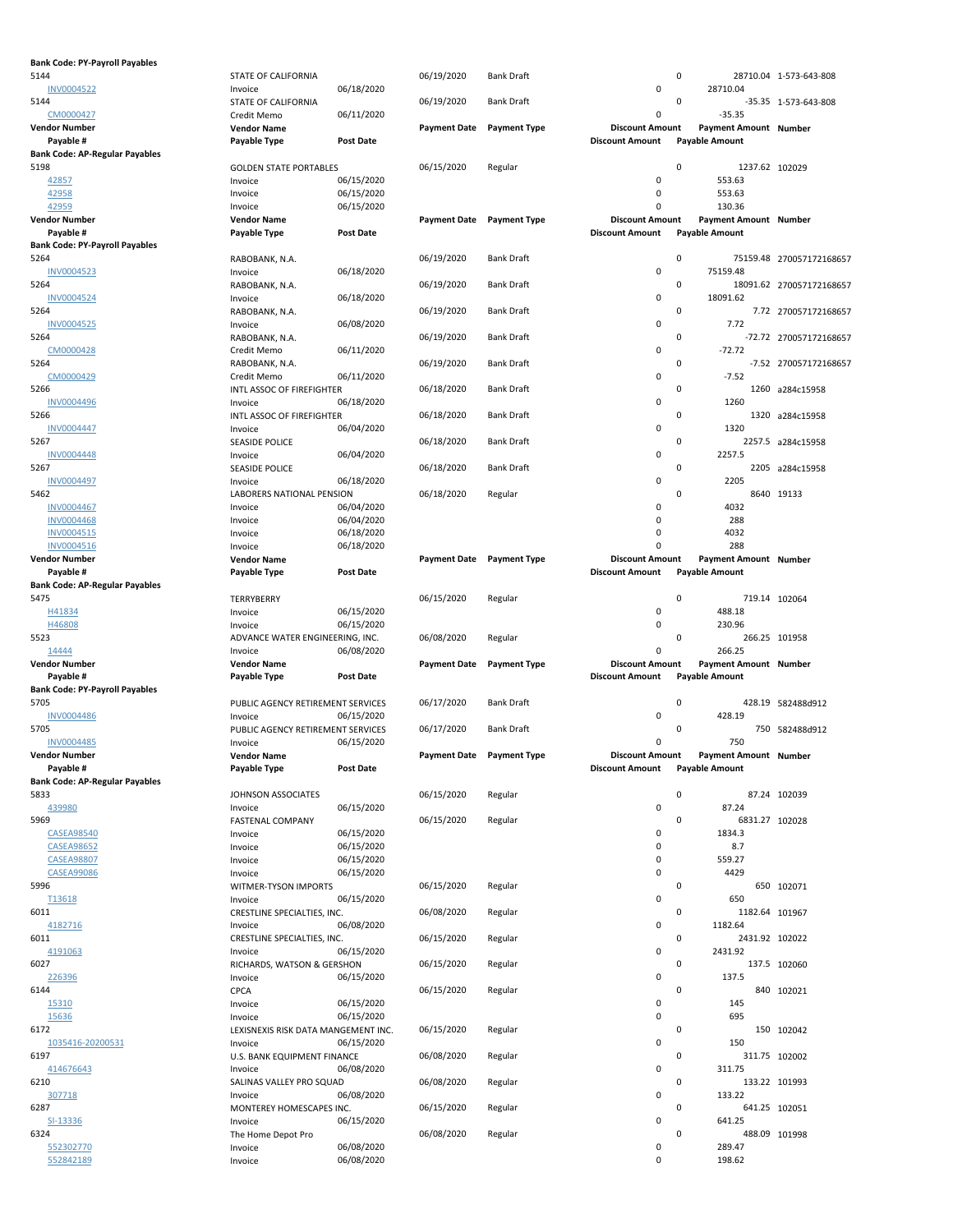| 6440                                  | AXON ENTERPRISE, INC.                      |                  | 06/15/2020          | Regular             | 0                      |                            | 4894.4 102012      |
|---------------------------------------|--------------------------------------------|------------------|---------------------|---------------------|------------------------|----------------------------|--------------------|
| SI-1659924                            | Invoice                                    | 06/15/2020       |                     |                     | 0                      | 4894.4                     |                    |
| 6553                                  | COMCAST                                    |                  | 06/08/2020          | Regular             | 0                      |                            | 73.6 101964        |
| 4/17/20-5/16/20                       | Invoice                                    | 06/08/2020       |                     |                     | 0                      | 73.6                       |                    |
| 6553                                  | COMCAST                                    |                  | 06/15/2020          | Regular             | 0                      |                            | 270.87 102016      |
| $6/2/20 - 7/1/20$                     | Invoice                                    | 06/15/2020       |                     |                     | 0                      | 270.87                     |                    |
| 6599                                  | MONTEREY PENINSULA ENGINEERING             |                  | 06/08/2020          | Regular             | 0                      |                            | 305900 101986      |
| $\overline{\mathbf{1}}$               | Invoice                                    | 06/08/2020       |                     |                     | 0                      | 305900                     |                    |
| 6664                                  | CULLIGAN WATER CONDITIONING                |                  | 06/15/2020          | Regular             | 0                      |                            | 284 102024         |
| 1172583                               | Invoice                                    | 06/15/2020       |                     |                     | 0                      | 284                        |                    |
| 6671                                  | <b>VERIZON WIRELESS</b>                    |                  | 06/08/2020          | Regular             | 0                      | 2594.52 102004             |                    |
| 9855286729                            | Invoice                                    | 06/08/2020       |                     |                     | 0                      | 553.6                      |                    |
| 9855290229                            | Invoice                                    | 06/08/2020       |                     |                     | 0                      | 168.58                     |                    |
| 9855290230                            | Invoice                                    | 06/08/2020       |                     |                     | 0                      | 274.54                     |                    |
| 9855290231                            | Invoice                                    | 06/08/2020       |                     |                     | 0                      | 56.34                      |                    |
| 9855290232                            | Invoice                                    | 06/08/2020       |                     |                     | 0                      | 426.97                     |                    |
| 9855290233                            | Invoice                                    | 06/08/2020       |                     |                     | 0                      | 1114.49                    |                    |
| 6671                                  | <b>VERIZON WIRELESS</b>                    |                  | 06/15/2020          | Regular             | 0                      | 2698.68 102068             |                    |
| <b>Vendor Number</b>                  | <b>Vendor Name</b>                         |                  | <b>Payment Date</b> | <b>Payment Type</b> | <b>Discount Amount</b> | Payment Amount Number      |                    |
| Payable #                             | <b>Payable Type</b>                        | <b>Post Date</b> |                     |                     | <b>Discount Amount</b> | <b>Payable Amount</b>      |                    |
| 9855290227                            | Invoice                                    | 06/15/2020       |                     |                     | 0                      | 1685.8                     |                    |
| 9855704220                            | Invoice                                    | 06/15/2020       |                     |                     | 0                      | 650.66                     |                    |
|                                       |                                            |                  |                     |                     | 0                      |                            |                    |
| 9855704222<br>6703                    | Invoice                                    | 06/15/2020       | 06/15/2020          |                     | 0                      | 362.22                     |                    |
|                                       | RAUL LOZANO                                |                  |                     | Regular             | 0                      |                            | 425.02 102059      |
| 19607                                 | Invoice                                    | 06/15/2020       |                     |                     |                        | 425.02                     |                    |
| 6727                                  | DATAPROSE, INC.                            |                  | 06/08/2020          | Regular             | 0                      |                            | 455.3 101969       |
| DP2001815                             | Invoice                                    | 06/08/2020       |                     |                     | 0                      | 455.3                      |                    |
| 6970                                  | ID CONCEPTS, LLC                           |                  | 06/15/2020          | Regular             | 0                      |                            | 77.79 102037       |
| 20432                                 | Invoice                                    | 06/15/2020       |                     |                     | 0                      | 77.79                      |                    |
| 7029                                  | CALIFORNIA EMS AUTHORITY                   |                  | 06/15/2020          | Regular             | 0                      |                            | 851 102014         |
| <b>INV0004483</b>                     | Invoice                                    | 06/15/2020       |                     |                     | 0                      | 851                        |                    |
| 7065                                  | JAN ROEHL CONSULTING                       |                  | 06/15/2020          | Regular             | 0                      |                            | 1075 102038        |
| 21.                                   | Invoice                                    | 06/15/2020       |                     |                     | 0                      | 1075                       |                    |
| 7071                                  | AT&T                                       |                  | 06/15/2020          | Regular             | 0                      |                            | 153.48 102011      |
| $5/28 - 6/27/20$                      | Invoice                                    | 06/15/2020       |                     |                     | 0                      | 51.16                      |                    |
| $5/28/ - 6/27/20$                     | Invoice                                    | 06/15/2020       |                     |                     | 0                      | 51.16                      |                    |
| 5/28/20-6/27/20                       | Invoice                                    | 06/15/2020       |                     |                     | 0                      | 51.16                      |                    |
| <b>Vendor Number</b>                  | <b>Vendor Name</b>                         |                  | <b>Payment Date</b> | <b>Payment Type</b> | <b>Discount Amount</b> | Payment Amount Number      |                    |
| Payable #                             | Payable Type                               | Post Date        |                     |                     | <b>Discount Amount</b> | <b>Payable Amount</b>      |                    |
| <b>Bank Code: PY-Payroll Payables</b> |                                            |                  |                     |                     |                        |                            |                    |
| 7124                                  | U.S. BANK N.A. - PARS ARS 457 & SRP        |                  | 06/18/2020          | <b>Bank Draft</b>   | 0                      |                            | 3413.49 564410eb69 |
|                                       | Invoice                                    |                  |                     |                     | 0                      |                            |                    |
| <b>INV0004494</b>                     |                                            | 06/18/2020       |                     |                     |                        | 3413.49                    |                    |
| 7124                                  | U.S. BANK N.A. - PARS ARS 457 & SRP        |                  | 06/18/2020          | <b>Bank Draft</b>   | 0                      |                            | 3424.14 564410eb69 |
| <b>INV0004445</b>                     | Invoice                                    | 06/04/2020       |                     |                     | 0                      | 3424.14                    |                    |
| 7124                                  | U.S. BANK N.A. - PARS ARS 457 & SRP        |                  | 06/18/2020          | <b>Bank Draft</b>   | 0                      |                            | -4020 564410eb69   |
| CM0000430                             | Credit Memo                                | 06/17/2020       |                     |                     | 0                      | $-4020$                    |                    |
| 7124                                  | U.S. BANK N.A. - PARS ARS 457 & SRP        |                  | 06/18/2020          | <b>Bank Draft</b>   | 0                      |                            | 572 c5c472390a     |
|                                       | Invoice                                    |                  |                     |                     | 0                      | 572                        |                    |
| <b>INV0004499</b><br>7124             | U.S. BANK N.A. - PARS ARS 457 & SRP        | 06/18/2020       | 06/18/2020          | <b>Bank Draft</b>   | 0                      |                            | 715.73 c5c472390a  |
| <b>INV0004450</b>                     |                                            |                  |                     |                     | 0                      |                            |                    |
| <b>Vendor Number</b>                  | Invoice                                    | 06/04/2020       |                     |                     | <b>Discount Amount</b> | 715.73                     |                    |
|                                       | <b>Vendor Name</b>                         |                  | <b>Payment Date</b> | <b>Payment Type</b> |                        | Payment Amount Number      |                    |
| Payable #                             | Payable Type                               | <b>Post Date</b> |                     |                     | <b>Discount Amount</b> | <b>Payable Amount</b>      |                    |
| <b>Bank Code: AP-Regular Payables</b> |                                            |                  |                     |                     | $\pmb{0}$              |                            |                    |
| 7173                                  | Iconix Waterworks (US) Inc.                |                  | 06/15/2020          | Regular             |                        |                            | 843.21 102036      |
| U2016022461                           | Invoice                                    | 06/15/2020       |                     |                     | 0                      | 473.85                     |                    |
| U2016023477                           | Invoice                                    | 06/15/2020       |                     |                     | 0                      | 369.36                     |                    |
| 7219                                  | CSUMB-ACCOUNTING DEPARTMENT                |                  | 06/08/2020          | Regular             | 0<br>0                 | 5000                       | 5000 101968        |
| 610183<br>7266                        | Invoice                                    | 06/08/2020       | 06/08/2020          |                     | 0                      |                            | 3160 101970        |
|                                       | E2 CONSULTING ENGINEERS, INC               | 06/08/2020       |                     | Regular             | 0                      | 3160                       |                    |
| WW-SEA-2307-039<br>7324               | Invoice<br>BEAR ELECTRICAL SOLUTIONS, INC. |                  | 06/08/2020          | Regular             | 0                      |                            |                    |
| 10191                                 |                                            | 06/08/2020       |                     |                     | 0                      | 190                        | 380 101962         |
|                                       | Invoice                                    |                  |                     |                     | 0                      | 190                        |                    |
| 10410                                 | Invoice                                    | 06/08/2020       |                     |                     |                        |                            |                    |
| 7324                                  | BEAR ELECTRICAL SOLUTIONS, INC.            |                  | 06/15/2020          | Regular             | 0                      |                            | 450 102013         |
| 10221                                 | Invoice                                    | 06/15/2020       |                     |                     | 0                      | 450                        |                    |
| <b>Vendor Number</b>                  | <b>Vendor Name</b>                         |                  | <b>Payment Date</b> | <b>Payment Type</b> | <b>Discount Amount</b> | Payment Amount Number      |                    |
| Payable #                             | Payable Type                               | <b>Post Date</b> |                     |                     | <b>Discount Amount</b> | <b>Payable Amount</b>      |                    |
| <b>Bank Code: PY-Payroll Payables</b> |                                            |                  |                     |                     |                        |                            |                    |
| 7370                                  | UPEC, LOCAL 792                            |                  | 06/18/2020          | Regular             | 0                      | 1733.75 19136              |                    |
| INV0004453                            | Invoice                                    | 06/04/2020       |                     |                     | 0                      | 855                        |                    |
| <b>INV0004502</b>                     | Invoice                                    | 06/18/2020       |                     |                     | 0                      | 878.75                     |                    |
| <b>Vendor Number</b>                  | <b>Vendor Name</b>                         |                  | <b>Payment Date</b> | <b>Payment Type</b> | <b>Discount Amount</b> | Payment Amount Number      |                    |
| Payable #                             | Payable Type                               | <b>Post Date</b> |                     |                     | <b>Discount Amount</b> | <b>Payable Amount</b>      |                    |
| <b>Bank Code: AP-Regular Payables</b> |                                            |                  |                     |                     |                        |                            |                    |
| 7488                                  | L3HARRIS TECHNOLOGIES, INC.                |                  | 06/08/2020          | Regular             | 0                      |                            | 837.61 101977      |
| 93344465                              | Invoice                                    | 06/08/2020       |                     |                     | 0                      | 837.61                     |                    |
| 7506                                  | CODE PUBLISHING, INC.                      |                  | 06/08/2020          | Regular             | 0                      |                            | 780 101963         |
| 66706                                 | Invoice                                    | 06/08/2020       |                     |                     | 0                      | 780                        |                    |
| 7910                                  | KOFF & ASSOCIATES                          |                  | 06/15/2020          | Regular             | 0                      |                            | 5000 102040        |
| 6222                                  | Invoice                                    | 06/15/2020       |                     |                     | 0                      | 5000                       |                    |
| 8020                                  | RAIMI & ASSOCIATES, INC.                   |                  | 06/08/2020          | Regular             | 0                      | 2118.75 101991             |                    |
| 20-3689                               | Invoice                                    | 06/08/2020       |                     |                     | 0                      | 2118.75                    |                    |
| 8086                                  | <b>VETERANS TRANSITION CENTER</b>          |                  | 06/15/2020          | Regular             | 0                      | 54519.77 102069            |                    |
| 4 QTR, FY2019/20<br>8361              | Invoice<br>SPEAKWRITE LLC                  | 06/15/2020       | 06/08/2020          | Regular             | 0<br>0                 | 54519.77<br>1155.39 101996 |                    |